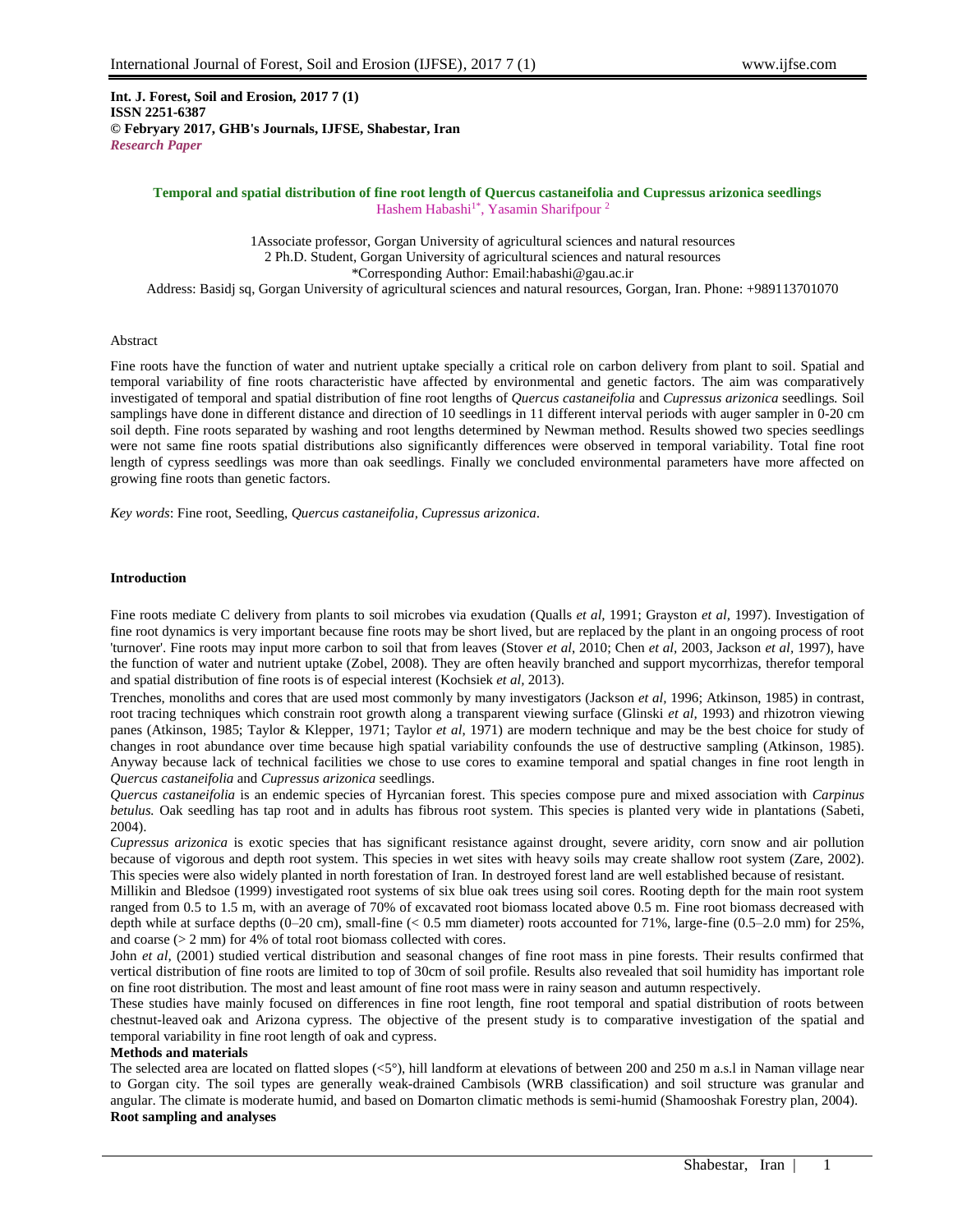We randomly selected 5 healthy seedlings of each two species, allometric characteristic were measured. To record fine root length in the two species we did an inventory in each of the 8 radial direction and 3 intervals distance (20, 50, 100 cm) of collar seedlings. At 8 randomly selected sampling locations of around collar species, root samples were taken with a soil corer (5.5 cm in diameter) from the mineral soil down to 20 cm soil depth. In order to avoid clumping of the sampling locations, while at the same time minimizing soil heterogeneity effects, all subsequent samples were taken at a 15° compared to earlier sampling. After sampling, the trench was filled with soil. The soil samples were transported to the laboratory at the GAUSNR University, where the stored samples (4°C) were processed within 12 weeks. In the laboratory, the samples were soaked in water and cleaned of soil residues using a sieve with a mesh size of 0.25 mm (Bohm, 1979). Then they were kept in 0.9% NaCl solution until investigated using a dissecting microscope. Large root fractions (> 10 mm in length) were picked out by hand. Only fine roots (roots < 2 mm in diameter) were included in the analyses. In order to make an estimation of temporal changes in fine root length, fine root sampling with the sequential coring method (Persson, 1978; Vogt & Persson, 1991; Fahey & Hughes, 1994; Yang *et al,* 2004) was carried from March 2009 until June 2009.

Fine root length was calculated by Newman (1966) method. The intersections of roots with axes of vertical and horizontal graph paper were counted. The intersections according to dimensions of graph paper were multiplied by the specific factor (Bohm, 1979, Alizadeh, 2001; Rafiee, 2004; Taylor *et al*, 2013).

$$
L=0.786\ N\quad(1)
$$

$$
L =
$$
root length (cm)

N= number of intersections with axes of graph paper.

Differences between species were examined with independent sample T- Test, temporal and spatial variability of fine root length were analyzed by repeated measurements ANOVA test. Statistical analyses were conducted using SPSS Statistical Software (version 16.0). Normality of data distribution was analyzed with Kolmogorov- Smirinov test.

### **Results**

Five healthy seedlings of each species were selected, cutting and allometric characteristics were measured (table. 1). Aboveground biomass of oak seedling was ranged 64.6-84.0 while cypress was ranged 70.3-86.4 gr.m<sup>2</sup> that were split to stem and canopy biomass. Oak seedlings have more stem biomass than cypress, while cypress canopy biomass was more and differences were significant in 0.001 confident levels (table. 1). Seedling cypress height was significantly more than oak.

Table I. Mean allometric seedling characteristics (g.m2, mean  $\pm$  SD) in oak and cypress stands. Values followed by different letters on the same row indicate significant differences at P < 0.001.

| Seedling                                                                               | allometric | Oak                         | Cypress                     | Oak       | Cypress | Oak           | Cypress       |
|----------------------------------------------------------------------------------------|------------|-----------------------------|-----------------------------|-----------|---------|---------------|---------------|
| characteristic                                                                         |            | Mean $\pm$ Std.Dev          |                             | Coef.Var. |         | Range         |               |
| <b>Stem Biomass</b><br>gr/m <sup>2</sup>                                               |            | $16.2 \pm 3.8^{\rm a}$      | $9.6 + 1.4^{\circ}$         | 5.8       | 3.6     | $11.5 - 21.3$ | $7.6 - 11.4$  |
| <b>Canopy Biomass</b><br>$(\text{qr/m}^2)$<br><b>Root Biomass</b><br>gr/m <sup>2</sup> |            | $57.8 \pm 3.5$ <sup>b</sup> | $68.1 \pm 4.9^{\text{a}}$   | 1.5       | 1.8     | 53.1-62.7     | 62.7-75.0     |
|                                                                                        |            | $45.1 + 4.9$ <sup>a</sup>   | $42.6 + 4.3$ <sup>a</sup>   | 2.7       | 2.5     | $40.0 - 53.2$ | 37.5-48.2     |
| Aboveground<br>Biomass ( $gr/m2$ )                                                     |            | $74.0 \pm 7.2$ <sup>a</sup> | $77.7 \pm 6.2$ <sup>a</sup> | 2.4       | 2.0     | 64.6-84.0     | 70.3-86.4     |
| Height (Cm)                                                                            |            | $34.5 \pm 1.0^{\circ}$      | $48.3 \pm 4.3$ <sup>a</sup> | 0.7       | 2.3     | 33.0-35.5     | $42.5 - 52.5$ |
| <b>Canopy Diameter</b><br>(cm)                                                         |            | $5.9 + 0.7$ <sup>a</sup>    | $6.7 \pm 0.5$ <sup>a</sup>  | 2.9       | 1.9     | $5.0 - 6.7$   | $6.3 - 7.5$   |

#### **Spatial variability of fine root length**

Horizontal spatial variability of fine root length density around collar seedlings was analyzed with one way ANOVA revealed significantly differences for cypress and not significantly differences for oak (20, 50, 100cm) in 95% confidence level (Figure1). This result revealed oak and cypress were not same horizontal fine root distribution around the seedlings collar while distribution in different geographic direction were same.



Fig I. The root length density around collar seedlings of oak (left) and Cypress (right). different letters on the histogram indicate significant differences at *P* < 0.05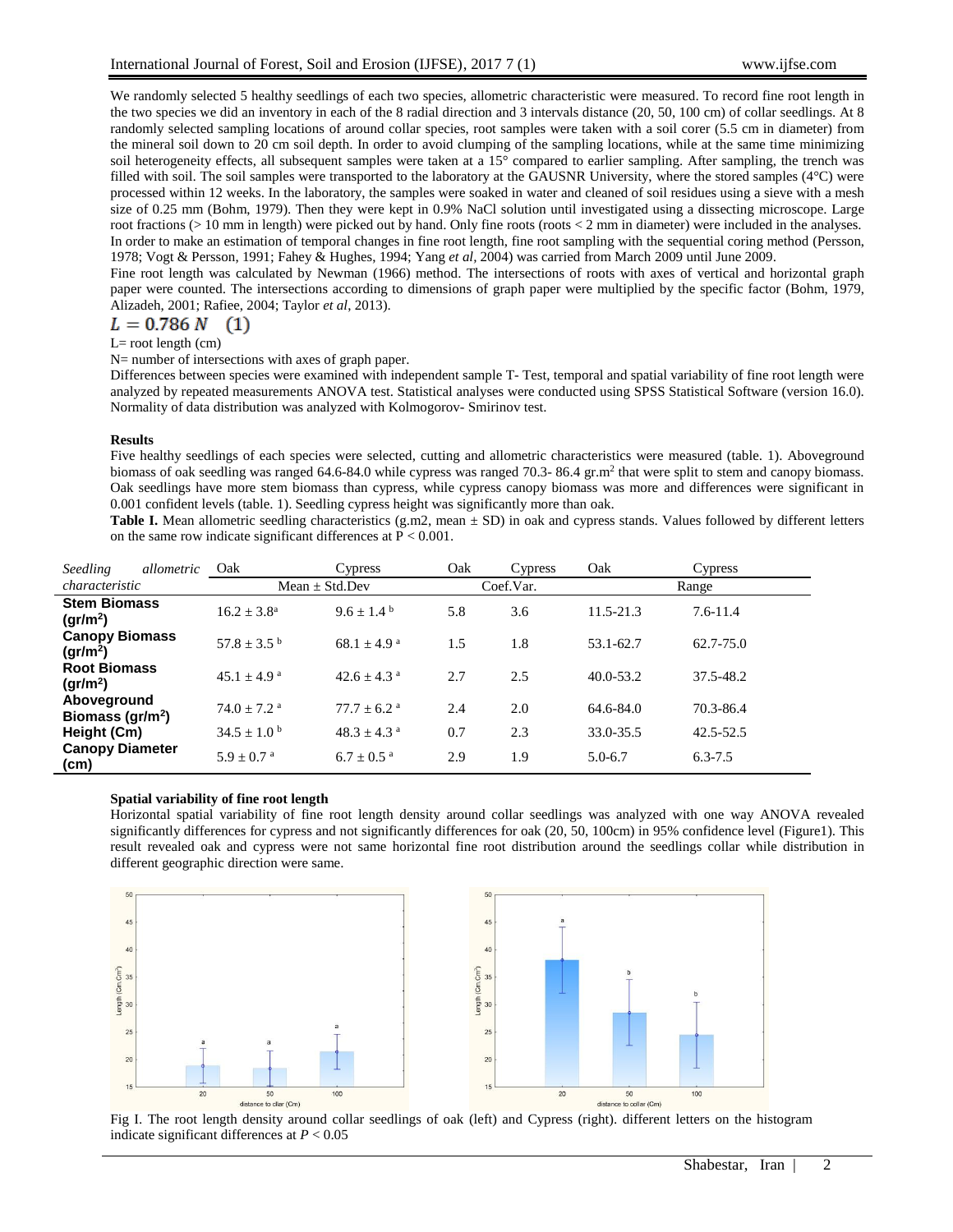# **Temporal variability of fine root length**

We used repeated measures ANOVA to determine the effects of sampling directions and distance to collar over time, results showed in table 2.

Table 2 Repeated measures ANOVA for Oak and Cypress. Multivariate Tests of Significance, Sigma-restricted parameterization.<sup>\*\*</sup> indicate significant difference at p<0.001

|                         | Effect | Value |         | F         |           |                | df |      |         |
|-------------------------|--------|-------|---------|-----------|-----------|----------------|----|------|---------|
|                         |        | Oak   | Cypress | Oak       | Cypress   |                |    | Oak  | Cypress |
| Intercept               |        | 0.33  | 0.38    | 294.37    | 232.05    | 2              |    | 0.00 | 0.00    |
| Time                    |        | 0.70  | 0.61    | $11.10**$ | 15.98**   | 10             |    | 0.00 | 0.00    |
| Distance                |        | 0.99  | 0.95    | 0.66      | $4.08***$ | $\overline{2}$ |    | 0.62 | 0.00    |
| Direction               |        | 0.98  | 0.98    | 0.81      | 0.97      | 7              |    | 0.56 | 0.44    |
| Time*Distance           |        | 0.96  | 0.90    | 0.63      | $1.62***$ | 10             |    | 0.89 | 0.04    |
| Time*Direction          |        | 0.89  | 0.88    | 1.14      | 1.31      | 35             |    | 0.28 | 0.13    |
| Distance*Direction      |        | 0.96  | 0.96    | 0.88      | 1.03      | 6              |    | 0.57 | 0.42    |
| Time*Distance*Direction |        | 0.85  | 0.81    | 0.84      | 1.05      | 49             |    | 0.80 | 0.39    |

According to results of table 2, the effects of time (temporal variability) on fine root length density for both species (*Quercus castaneifolia* and *Cupressus arizonica)* were significant. Figure 2 revealed significantly differences of fine root length between growing and dormant season in two species.



Fig 2. Temporal variability of fine root length in cypress and oak species. Different letters on the histogram indicate significant differences at *P* < 0.05

The time interval and distance to collar seedling (temporal & spatial variability) were significantly affected on fine root length of Cypress in 95% confidence level whereas in the oak species only temporal variability was true. In the 0–20 cm soil layers there were consistent differences between oak and cypress fine root length. Thus, cypress had a more shallow fine roots length than cypress (figure 3).

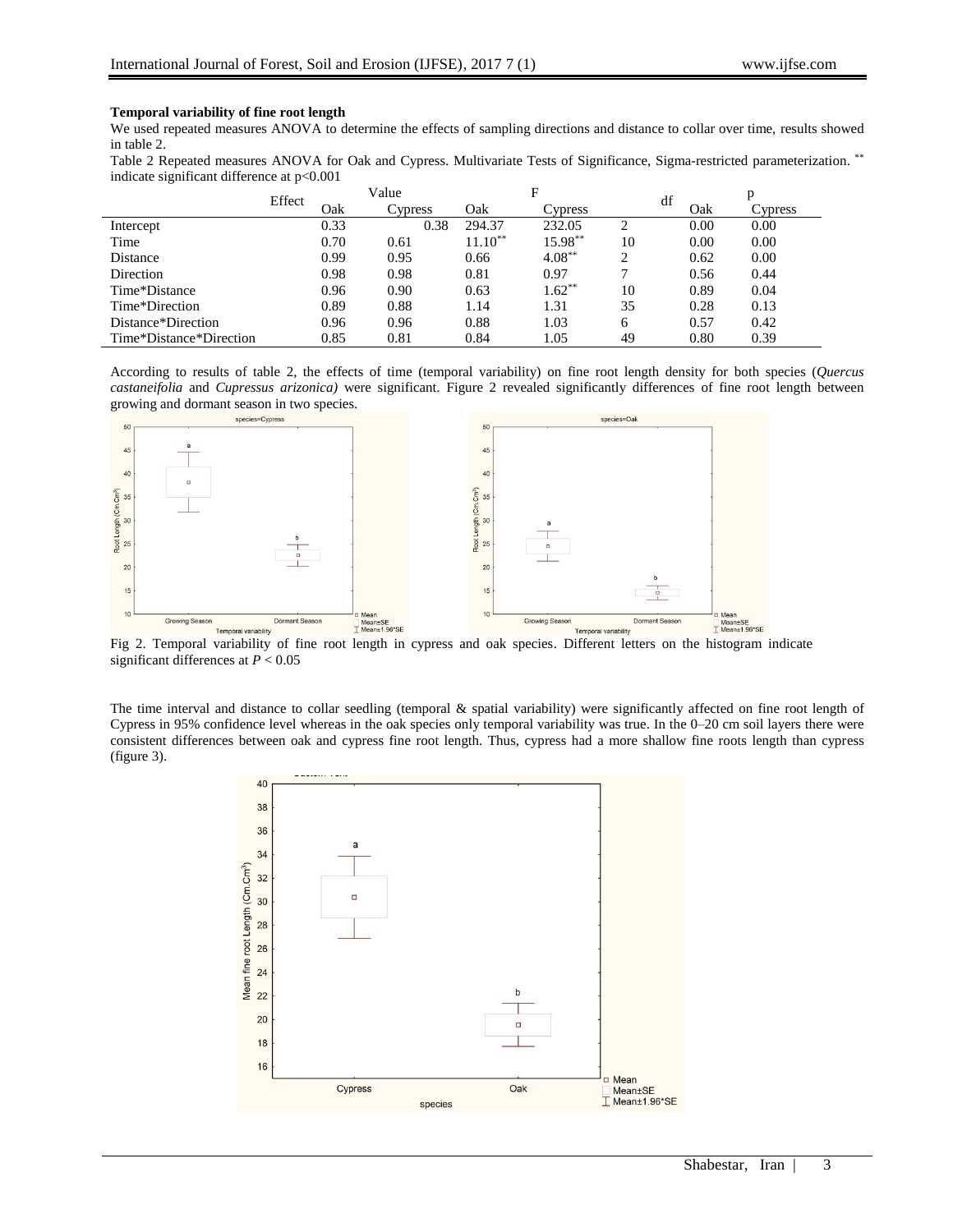Figure 3. Mean fine root length of *Quercus castaneifolia* and *Cupressus arizonica.* Different letters on the histogram indicate significant differences at *P* < 0.05

## **Conclusion**

The distribution of fine roots within soil depends on plant form, the spatial and temporal availability of water and nutrients, and the physical properties of the soil (Millikin & Bledsoe, 1999; John *et al,* 2001). The deepest roots are generally found in temperate broadleaves forests; the shallowest in boreal forest (Stone, 1975). Some roots can grow as deep as the tree is high. The majority of roots on most plants are however found relatively close to the surface where nutrient availability and aeration are more favorable for growth (Tamm, 1991; Persson & Wiren, 1995; Finer *et al*, 2011).

Many studied reported deeply vertical fine root distribution in oak (Stuart, 1979; Millikin & Bledsoe, 1999). The other hypothesis, the fine root distribution of hardwoods has deeper than softwoods. This study indicates that cypress in young pure stands has more fine root lengths is concentrated to the forest floor (humus layer, 0–10 cm) and upper mineral soil horizons (10–20 cm). Thus, our results as well as support the hypothesis that broad-leaved tree species generally have deeper fine root distribution than conifers.

Siren (1955), who investigated the distribution of birch and spruce total fine root length in the soil profile in older mixed stands (>70 years), found a tendency for birch to have proportionally more fine roots in the mineral soil than Norway spruce. In contrast, Brandtberg *et al,* (2000) who investigated the distribution of birch and spruce fine root mass in young (35–40 years) mixed stands and in pure spruce stands, found that the fine roots of both birch and spruce were concentrated to the humus layer and upper mineral soil and that there were no significant differences between birch and spruce or stand types in the vertical distribution of fine roots.

Results showed fine root lengths were same extent in different geographical directions so the both species have same fine root radial distribution around the collar seedlings in this age. We conclude gentle slope in the study area  $(< 8\%)$  caused same radial rooting distribution in both species. Ji *et al*, (2012) assigned the effects of spatial variation of tree root characteristics on slope stability. They explained root density, root length, root architecture, root tension are very important parameter that should be assayed for improvement slope stability by plants. These parameters have dependence to the ecological, physiological and genetic characteristics of plants that should be assayed accompanied by site characteristics such as soil type, soil depth, soil hydrological situations, soil nutrient, water and air for get to purpose of control and low depth massed movement during in a long period.

Although genetic structure effects on fine root distribution and root system architecture in initial ages of seedling but environmental factors could modify effect of genetic structure that is related to the circumstances so, it is possible different species had similar root distribution. John *et al*, (2001) expressed decreasing fine roots in increasing age of forest stands that could be showed genetic factors were dominated on environmental parameters in higher ages of forest stands.

Quan *et al*, (2010) showed that fine root depth, production and biomass had important differences among 5 understudied moderate forest types even if climate and age were similar. This showed that genetic factors in high ages of forest trees. Cheng *et al*, (2005) proved and expressed that fine root production is variable and dependent to environmental circumstances.

Zobel (2008) 's studies on root system distribution fo forest species showed that more than 95% of total root length had diameter less than 0.1 mm, fine root distribution of hardwoods and softwoods species are intensively sensitive to environmental factors somehow fine root diameter were showing their environmental circumstances. He concluded that environmental factors are very more important than genetic factors or root growth of species that can be expressed evenly root distribution around the colar seedlings of two species more clearly in this study. Wang xiao *et al*, (2008) assayed that some environmental factors xuch as rains and temperature are very important on fine root production. Ganzhuo *et al*, (2010) emphasized on root length density and water soil content. Baker (1999) issued on potential of the root production ad indicator of forest ecosystem sustainability. Kramer *et al*, (1996) expressed height as effective factor on some parameter such as biomass, length, penetration of tip roots and lateral roots. John *et al*, (2001) know depth and extend are related to environment and genetic. They expressed that environmental factors usually effect on root growth are texture, structure, aeration, humidity and temperature soil as well as competition with other plants.

Van Hees & Clerkx (2000) studied root to shoot ratio and shade in three sapling of silver birch, pendunculate Oak and beech, they concluded that shading would cause decreasing root to shoot ratio and fine root biomass. So, this research studied another role of environmental factors on root growth and emphasized that environmental factors have large proportion on inter-specific root growth differences and it's comparison with other species.

#### **References**:

Alizadeh A (2001). Soil-Water- Plant relationship. Imam Reza University, second edition. 353 p.

Atkinson D (1985). Spatial and temporal aspects of root distribution as indicated by the use of a root observation laboratory. Pp. 43–65 in Fitter AH, Atkinson D, Read DJ, Usher MB (eds.). Ecological interactions in soil. Blackwell Scientific Publications, Oxford.

Baker MB (1999). Fine-root parameters as indicators of sustainability of forest ecosystems. *For. Ecol. Manage*. 122: 7-16.

Bohm W (1979). Methods of Studying Root Systems. Springer-Verlag.Berlin Heidelberg New York. 188p.

Brandtberg PO, Lundkvist H, Bengtsson J (2000). Changes in forest-floor chemistry caused by a birch admixture in Norway spruce stands. *For. Ecol. Manage*. 130, 253–264.

Chen X, Hutley LB, Eamus D (2003). Carbon balance of a tropical savanna of northern Australia. *Oecologia*. 137:405–416.

Cheng Y H, Han YZ, Wang QC, Wang ZQ (2005). Seasonal dynamics of fine root biomass, root length density, specific root length and soil resource availability in a Larix gmeliniplantation. *Acta Phytoecologica Sinica*, 29:403-410.

Fahey TJ, Hughes JW (1994). Fine-Root Dynamics in a Northern Hardwood Forest Ecosystem, Hubbard Brook Experimental Forest, NH. *Journal of Ecology*. 82:533-548.

Finer L, Ohashi M, Noguchi K, Hirano Y (2011).Fine root production and turnover in forest ecosystems in relation to stand and environmental characteristicse. *For. Ecol. Manage.* 262: 2008-2023.

Ganzhuo T, Zhou Zh, LIU W (2010). Vertical distribution and seasonal dynamics of fine root parameters for apple trees of different ages on loess plateau of China. *Agricultural science of china.* 9(1): 46-55.

Glinski DS, Karnok KJ, Carrow RN (1993). Comparison of reporting methods for root growth data from transparent-interface measurements. *Crop Science.* 33:310–314.